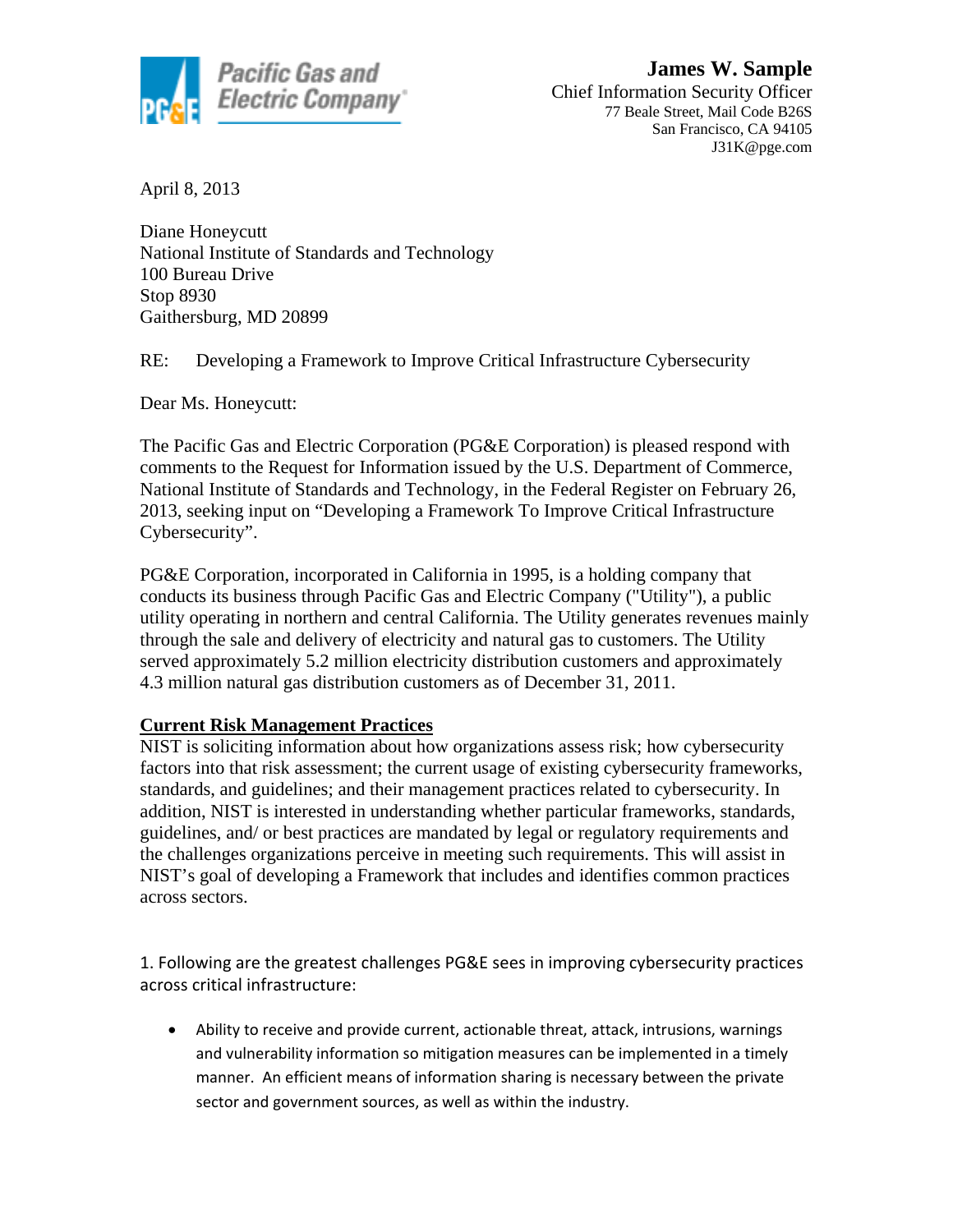

- The need for a single set of well maintained, sector agnostic security practices that third parties adhere to when providing products and services to critical infrastructure customers
	- o Legacy utility assets lack current cybersecurity controls, and enhancements are costly.
- Improved commerce controls are needed in the supply chain when procuring goods and services from foreign countries
- Ability to use federal government capabilities for background investigations of employees operating in sensitive roles
- Identifying a risk management and compliance framework that focuses on risk based outcomes versus compliance mandates and objectives
- The need to develop of a comprehensive framework applicable across a diverse set of critical infrastructures and assets
- Education agendas, and a general culture shift, which ensure employees are trained and aware of the importance of their role in protecting critical infrastructure.
- Obtaining personnel with a skill set that includes both knowledge of utility operations and cybersecurity.
- Organizations overcoming a lack of commitment and priority to secure critical infrastructure

2. PG&E sees the following challenges in developing a cross-sector standards-based Framework for critical infrastructure:

- Ensuring that while appropriate security controls are identified, they aren't so prescriptive as to negate the intent of securing critical infrastructure and information systems.
- In some cases a "one size fits all" framework may not achieve the intended results as it may be a "mile wide and an inch deep". Due to the uniqueness of the various Critical Infrastructure sectors, security measures deemed essential to one may not be essential to others. A very fine balance must be identified.
- Integrating multiple requirements from legislation and regulatory requirements into a single body of standards applicable across sectors.
- Ensuring that appropriate safeguards and controls are implemented to enable information sharing across public and private sectors, while protecting confidential information from disclosure.
- Cyber threats evolve at a very rapid pace, making timely communications and incident response both within and across sectors critical
- Ensuring that overly prescriptive or duplicative requirements aren't introduced and detract from the goal of securing critical infrastructure from a risk and cost based perspective.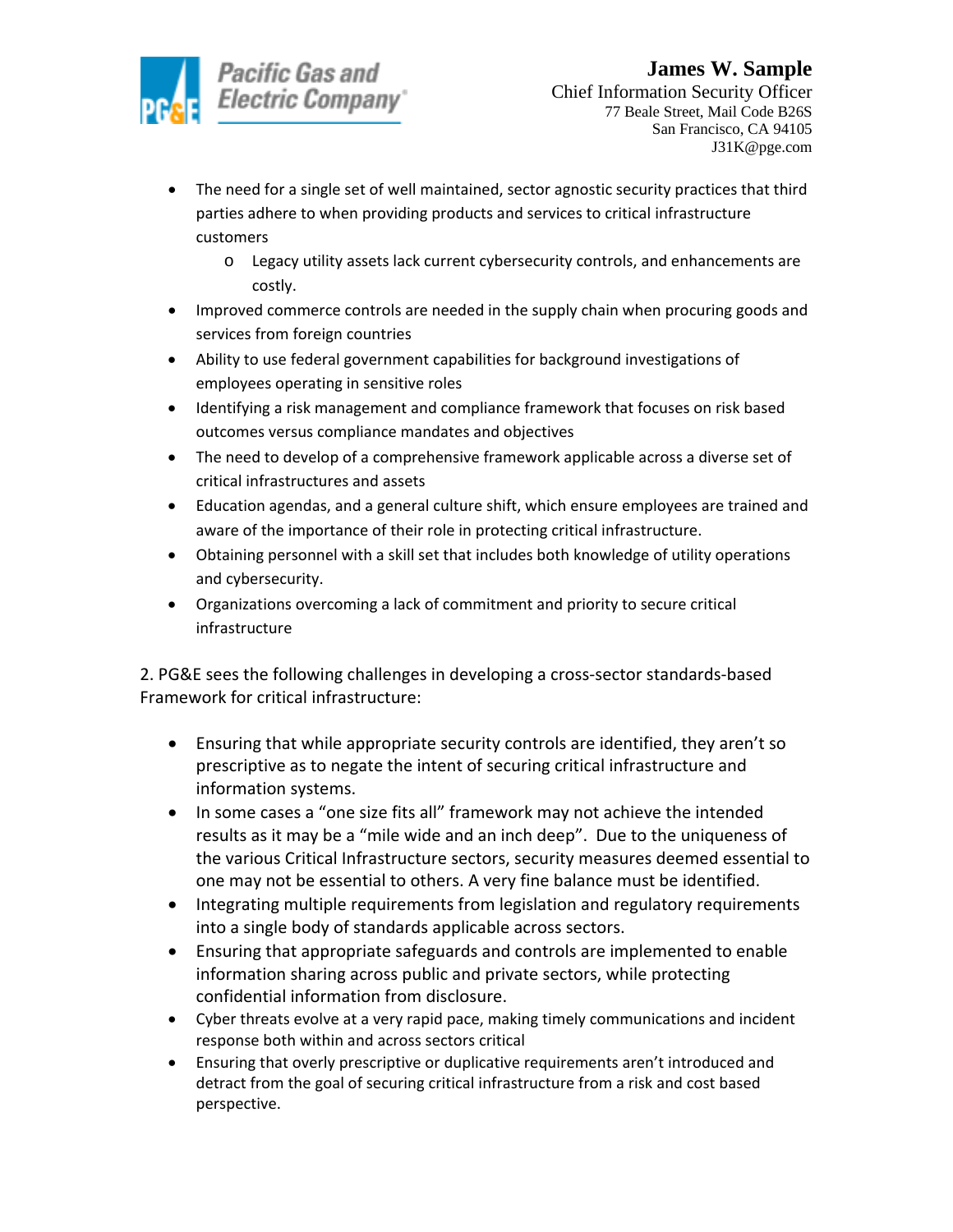

3. PG&E corporate policies drive our risk governance model. Enterprise Technology Risk Management (ETRM) identifies security controls required for compliance with our policies and standards, and communicates them to the organization for implementation. Senior management is responsible for the implementation and support of these policies and standards. Procedures are then implemented that tie back to the required controls. Incident response plans are also a critical element associated with cybersecurity, and are incorporated into the organization's emergency response plans. It is also important to note that cybersecurity risk at PG&E is identified as an enterprise risk and is monitored by our Board.

4. At PG&E, ETRM is the organization responsible for overseeing the cybersecurity risk management program, and reports to the Senior Vice President for the Information Technology division.

5. PG&E evaluates risk based on loss and/or negative outcomes of financial and nonfinancial events. Risk is assessed based on measurement of the effectiveness of controls in place to manage that risk. ETRM has specific Risk Advisors assigned to each line of business, ensuring a solid understanding of risks and a direct line of communication.

6. At PG&E, cybersecurity risk is incorporated into organizations' overarching enterprise risk management, given that cybersecurity is regarded as one of the organization's greatest risks. Additionally, annual risk planning sessions occur involving all lines of business, ETRM, Enterprise Risk Management, and Executive Management, ensuring that adequate resource planning is performed based on the organizations risk portfolio.

7. PG&E has adopted best practices from numerous industry sources, via the Unified Control Framework (UCF), which include AGA, NERC, NIST, HIPAA, FAA, ISO and other national and international industry organizations, in order to understand, measure, and manage risk at the management, operational and technical levels.

8. Following are the current regulatory and regulatory reporting requirements in the United States (e.g. local, state, national, and other) for organizations relating to cybersecurity:

- The electric sector must comply with NERC CIP and NRC requirements.
- Natural gas utilities do not currently have regulatory reporting requirements.

9. There are many organizational critical assets which are interdependent upon other critical physical and information infrastructures. Some examples include dependencies between natural gas and electric power generation, and all sectors generally rely on the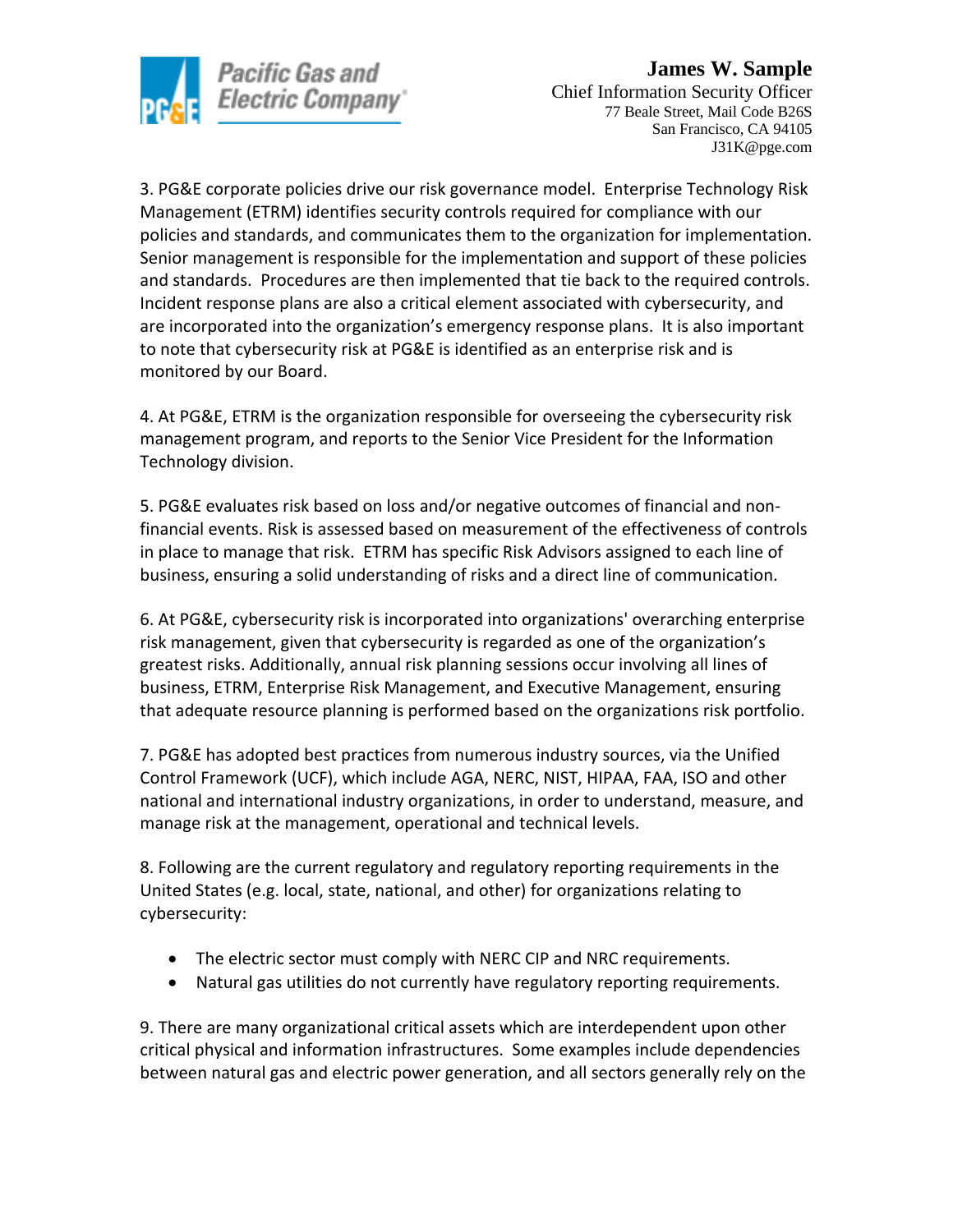

telecommunications sector for command and control of critical assets, as well as general operations.

10. Performance-based risk management goals are tied to reliability of service, safety, and cost to the end consumer, which ensures PG&E is able to provide essential services while managing cybersecurity risk. Organizational goals are tied to business strategy, which is informed by risk management, and propagated down through individually assigned goals. Those goals ensure risk and compliance activities are managed as expected.

11. Following are the regulatory bodies that PG&E reports to:

- NERC CIP: Annual self-certifications are submitted to WECC detailing how we meet requirements. Formal audits are conducted once every three years, and self-reports are required when controls are not being met. This process has been occurring since 2009 and is continually maturing.
- NRC: As an operator of a nuclear energy facility, PG&E is also subject to extensive regulation by the Nuclear Regulatory Commission (NRC) to ensure cyber protection.
- SOX: Quarterly control testing occurs, and the Finance VP submits related test result filings with the SEC. The SOX process has matured over the past eight years of operation.
- HIPAA: Control violations are reported if they occur.
- FAA/FCC: Control violations are addressed if they occur.
- Customer Privacy: Customers are notified of privacy violations in conjunction with PG&E policies and standards, as well as California state requirements. An anual report is sent to the CPUC.

12. National/International standards and organizations should provide the basis of critical infrastructure cybersecurity requirements, due to the breadth of experience and knowledge that can be provided by those organizations in establishing comprehensive security controls. They can play an important role in helping align the numerous existing and developing cybersecurity standards and regulatory requirements. Additionally, having a body that can guide improvements across sectors, and guide organizations to be successful with complying with the requirements would be beneficial. The standards that this body develops should establish appropriate requirements and procedures for information sharing as well as incident handling. Conformity assessments should be conducted by individuals with a strong understanding of the context and meaning of the security controls being tested. Additionally, continual improvements should be made to the requirements to both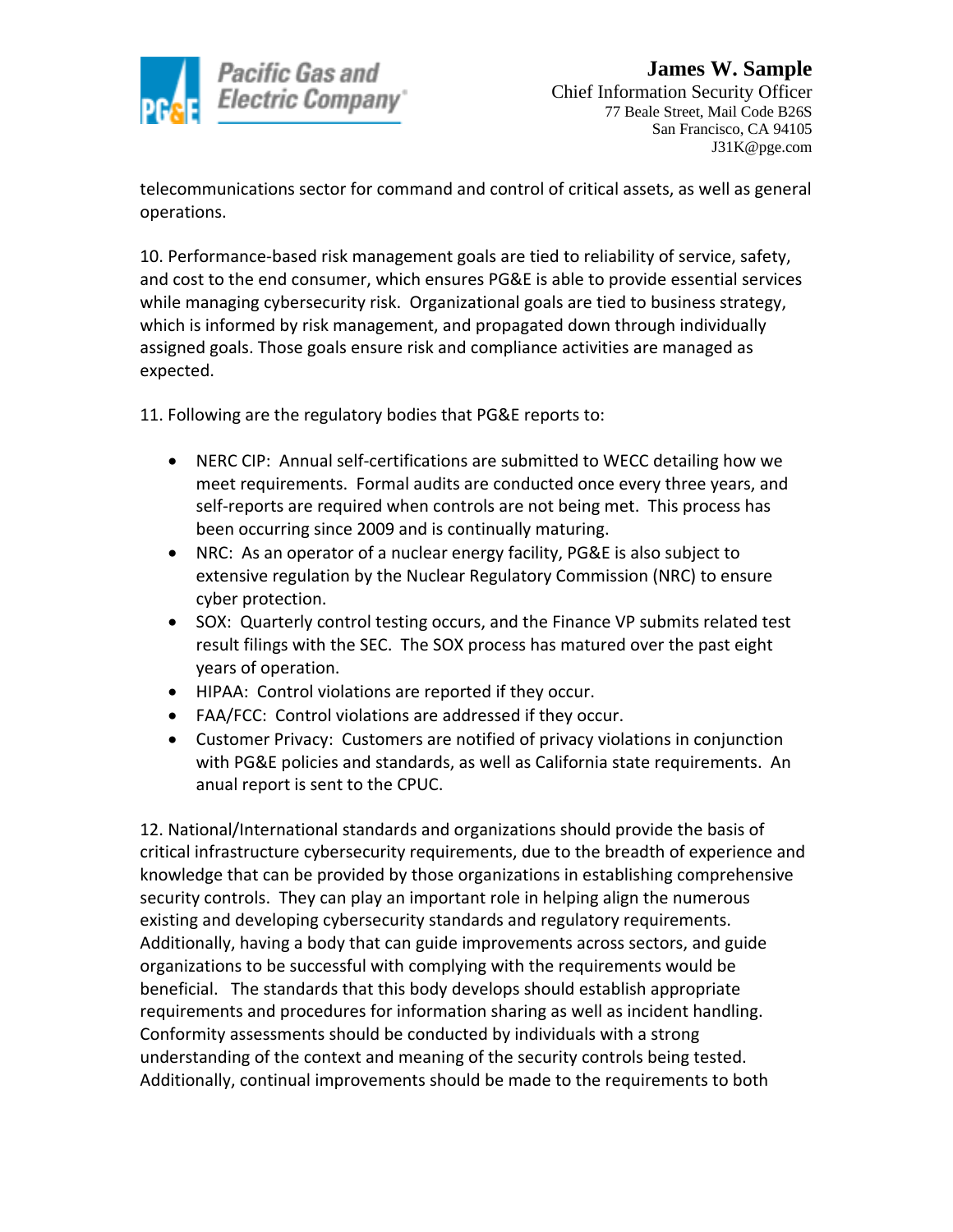

avoid conflicts between "interpretations" and "letter of the law" issues, and determine where frequent interpretation issues are occurring based on assessment metrics.

Furthermore, foreign and international laws should stipulate ownership and authority over enforcement actions, legal action, recourse, etc. Many of the attempted or successful breaches on US based systems originate from foreign countries where no current legal recourse exists, leaving organizations vulnerable to long term exposure. Additionally, many sectors cross international boarders, such as Mexico and Canada, and should be considered when creating a framework.

## **Use of Frameworks, Standards, Guidelines, and Best Practices**

The Framework will consist of standards, guidelines, and/or best practices that promote the protection of information and information systems supporting organizational missions and business functions.

NIST is seeking comments on the applicability of existing publications to address cybersecurity needs, including, but not limited to the documents developed by: international standards organizations; U.S. Government Agencies and organizations; State regulators or Public Utility Commissions; Industry and industry associations; other Governments, and non-profits and other non-government organizations. NIST is seeking information on the current usage of these existing approaches throughout

industry, the robustness and applicability of these frameworks and standards, and what would encourage their increased usage.

1. Approaches that already exist include:

- The Unified Control Framework (UCF), which PG&E leverages, provides a collection of controls across all industries and national/international standard groups. This framework allows a single, maintained view of mandatory and best practice controls to select from.
- A sector agnostic, successful control frameworks is ISO 27001. ICS-CERT alerts and best practices, and NIST standards provide a breadth of information as well.
- AGA members are encouraged to utilize the TSA Pipeline Security Guidelines and most of its members currently use these guidelines or are evaluating them for use.

2. The first two approaches above apply across sectors.

3. PG&E leverages the above approaches, as do many organizations. All critical business functions leverage these practices at PG&E.

4. One limitation of using such an approach is that additional analysis must be performed to determine which controls are applicable to an organization: all may not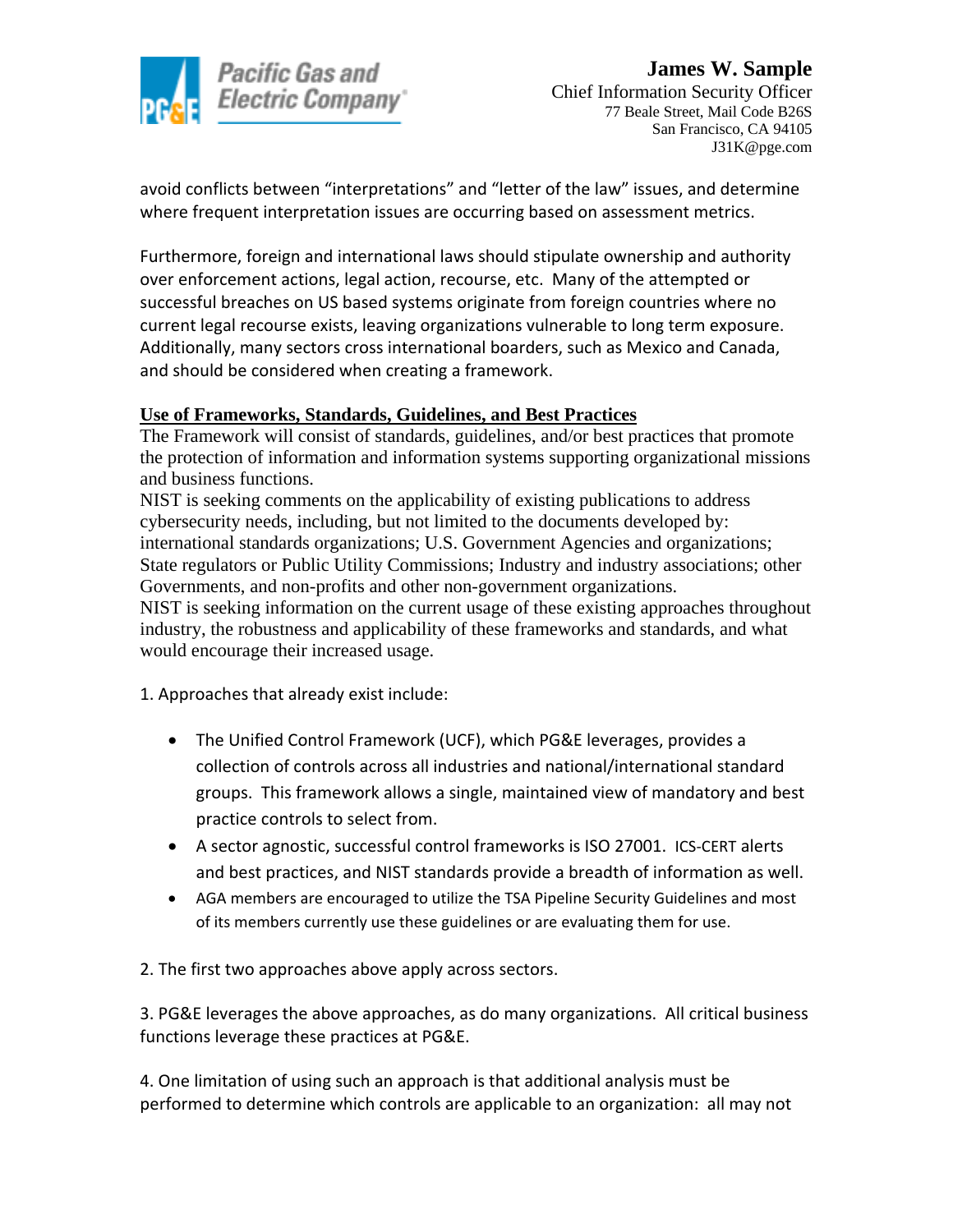

apply. Based on the applicable subset, maintenance activities must be performed to ensure controls remain current. Additional limitations include the focus on compliance objectives opposed to risk outcomes, and not all approaches are cost effective to all sectors.

5. One modification that would make these approaches more useful would be clearer documentation, as well as adding more flexibility for an organization to determine the most effective risk mitigation through a variety of possible compensating controls based on a high-level framework.

6. In order to take into account sector specific needs, the Risk Management framework should consider that risk areas are multi-dimensional and provide capabilities for organizations to make risk based decisions by applying process and technology controls to minimize risk. This provides a scalable, flexible approach that can be applied to any risk situation. Using international and national standards, such as ISO 27001 and NIST standards, each sector must determine how to integrate controls to best reduce risk in their environment.

7. Standards development for use of existing frameworks should take into account sector specific issues and remain voluntary to ensure asset owners are able to provide reliable, safe and cost effective services. Feedback through voluntary programs allows the further refinement of standards development.

8. The sector-specific agencies and related sector coordinating councils encourage companies to implement these approaches and best practices by fostering an information exchange and sharing environment.

9. Other outreach efforts would be helpful include:

- Public-Private coordination to ensure a successful implementation of the framework and information sharing.
- Requirements should be closely aligned with other mandatory requirements and industry guidance provided by regulatory bodies and sector specific agencies.
- Education, training and awareness in the form of workshops, webinars and tutorials are outreach efforts that would be helpful.

Additionally, following are a list of incentives that would assist in making outreach efforts more attractive to organizations:

- 1. Expedited Security Clearance Process
- 2. Grants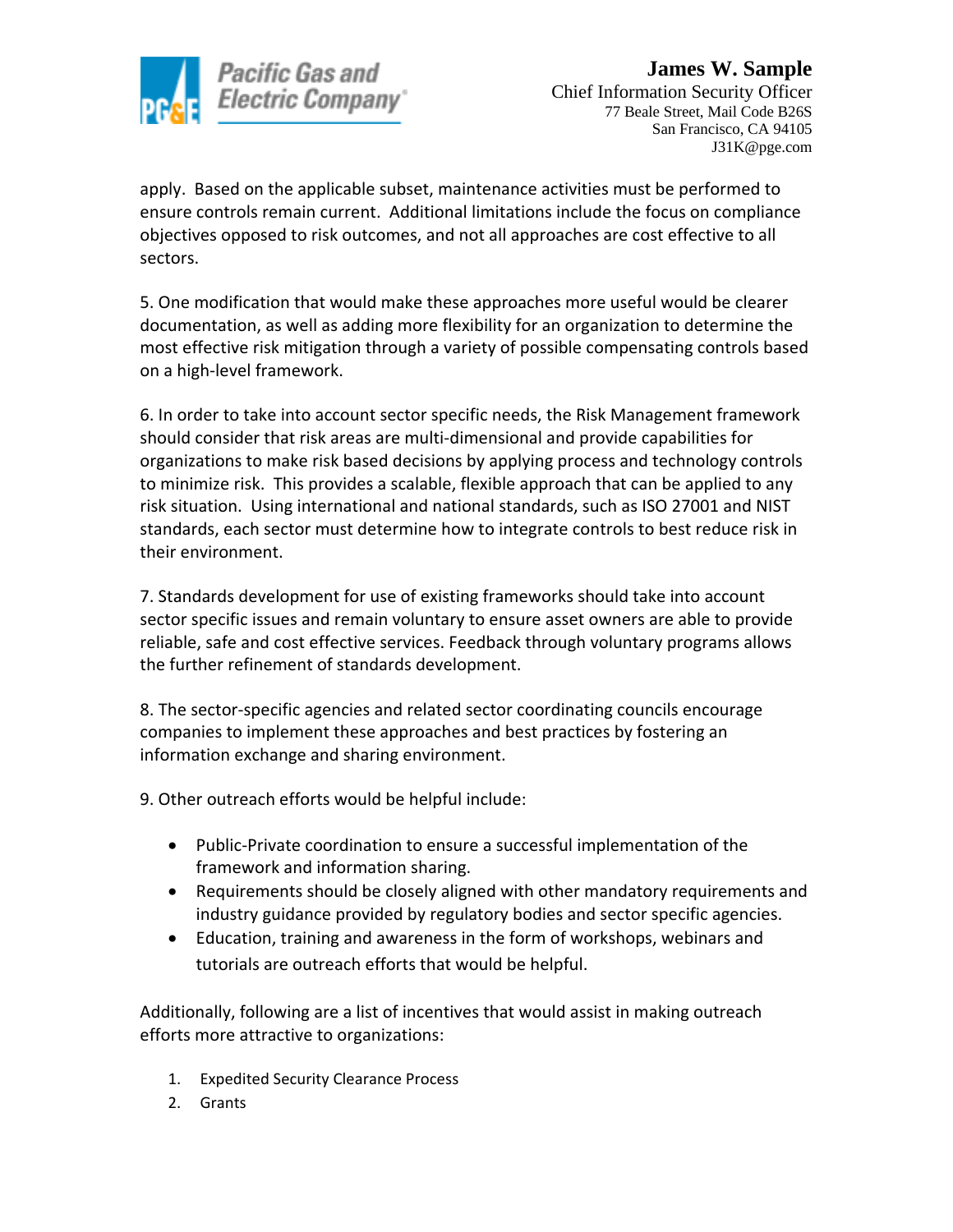

# **James W. Sample** Chief Information Security Officer 77 Beale Street, Mail Code B26S

San Francisco, CA 94105 J31K@pge.com

- 3. Include Cybersecurity in Rate Base
- 4. Information Sharing
- 5. Insurance
- 6. Liability Considerations
- 7. New Regulation/Legislation (e.g. Cyber SAFETY Act)
- 8. Prioritized Technical Assistance
- 9. Procurement Considerations
- 10. Public Recognition
- 11. Security Disclosure
- 12. Streamline Information Security Regulations
- 13. Subsidies
- 14. Tax Incentives

### **Specific Industry Practices**

In addition to the approaches above, NIST is interested in identifying core practices that are broadly applicable across sectors and throughout industry.

NIST is interested in information on the adoption of the following practices as they pertain to critical infrastructure components:

- Separation of business from operational systems;
- Use of encryption and key management;
- Identification and authorization of users accessing systems;
- Asset identification and management;
- Monitoring and incident detection tools and capabilities;
- Incident handling policies and procedures;
- Mission/system resiliency practices;
- Security engineering practices;
- Privacy and civil liberties protection.

1. Standard practices have been established in the electric sector based on NERC requirements to protect critical infrastructure, as well as general best practices established using NIST standards. These core practices identified by NIST and NERC are not unique to critical infrastructure.

These practices are also mature and incorporated in documents such as TSA's Pipeline Security Standards and INGAA Cybersecurity guidelines which are used by AGA members.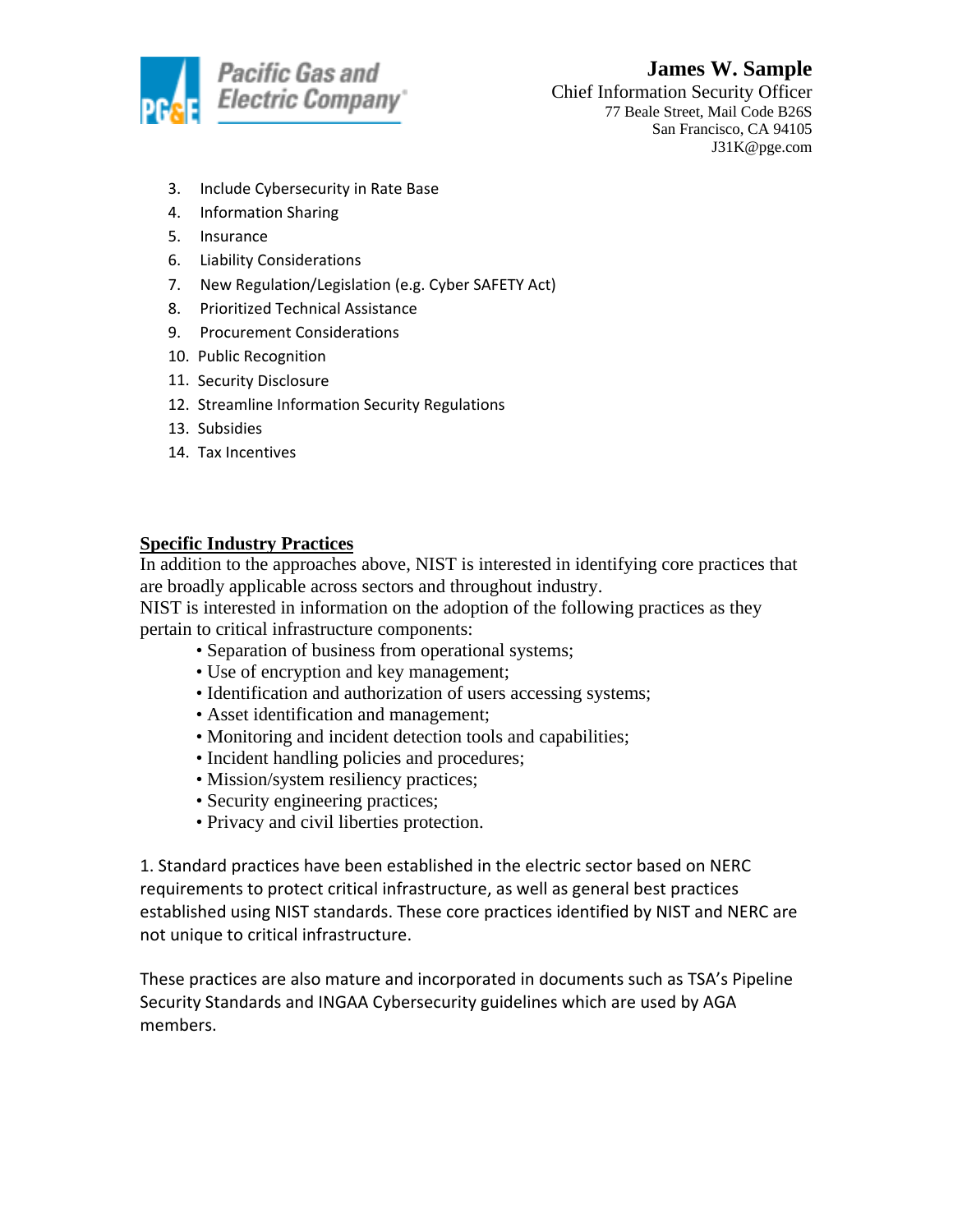

2. The basis of NERC requirements were established by industry experts and their knowledge associated with international standards and practices. These standards and practices are not applicable to only the electric sector.

3. Collectively, the practices comprise a complete program for managing enterprise risk within critical infrastructure, in any sector, and should be applied using a risk based approach. The following practices are seen as being the most critical for the secure operation of critical infrastructure from PG&E's perspective:

- Incident handling policies and procedures,
- Asset identification and management,
- Incident handling policies and procedures, and
- Identification and authorization of users accessing systems

4. At a high-level, the guidance and practices may be applied across all sectors. All organizations should evaluate these practices using a risk-based approach to determine if the practice is applicable or not. Applicability of these practices may vary across organizations in a specific sector based on risk factors.

5. One significant implementation challenge specific to utilities includes the fact that industry equipment used in control system environments often does not support current technology standard security controls, including centralized authentication and access models.

6. International standards such as NIST and ISO 27001 provide a well-developed and maintained set of best practices that organizations can apply when meeting regulatory requirements as well as during the development of internal policies and standards.

7. Many utilities are staffed for the creation and maintenance of IT standards. Regular maintenance of these standards has been challenging for many organizations, and smaller organizations may be challenged to provide resources to support this function.

8. PG&E has a formal escalation process to address cybersecurity risks that suddenly increase in severity through established incident response processes incorporated in emergency response plans. Both internal monitoring and external alerts feed into these processes.

9. Organizations must classify and protect confidential and restricted data as per national and state law, and the utility industry has a commitment to protect customer privacy. While access controls are included in most frameworks, not many of the current